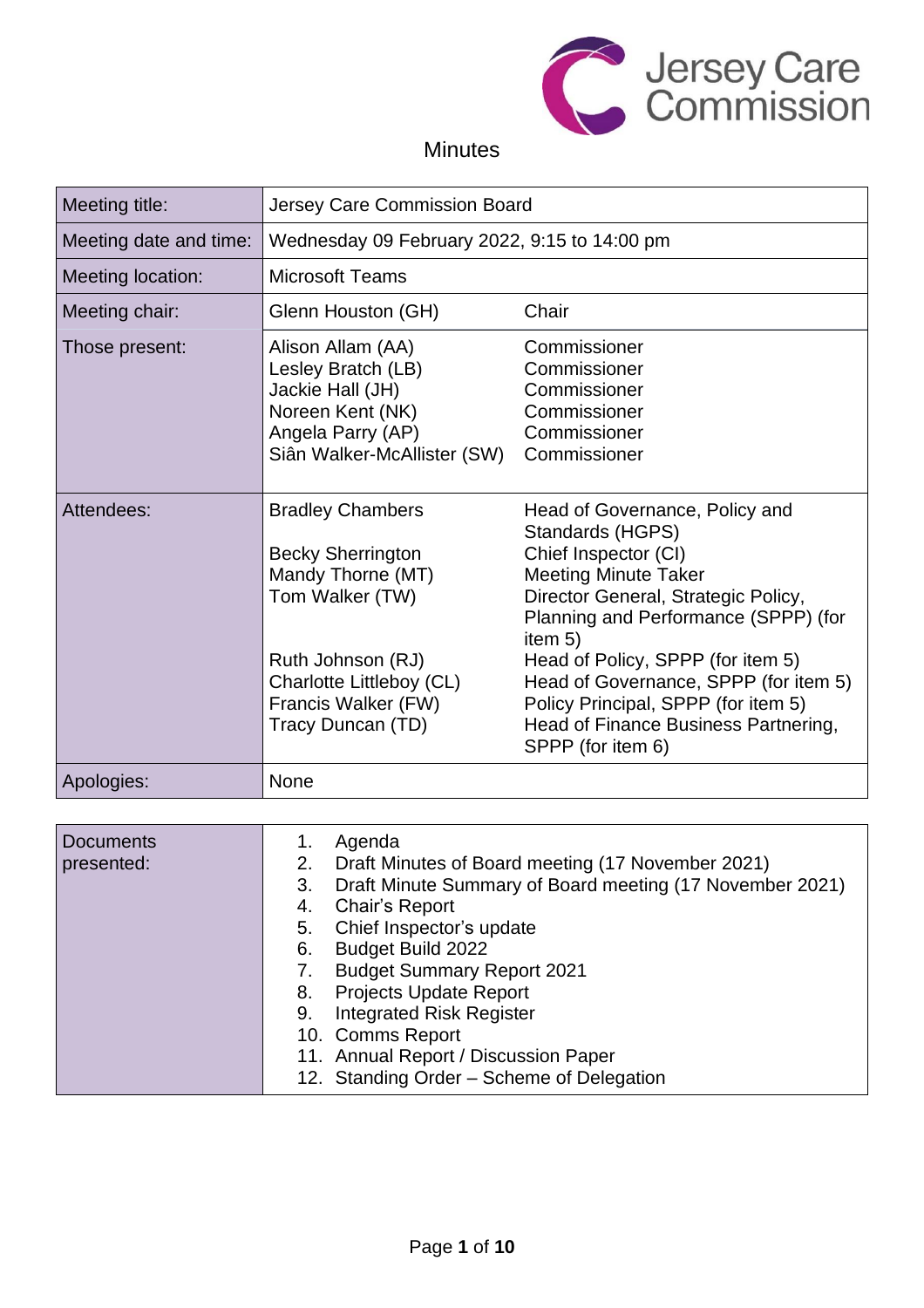## PART A – PUBLIC SESSION

| 1. | Welcome, Apologies and Declarations of Interest.                                                                                                                                                                                                                                                                                                                                                                                                                                                                                                                                                                                                                                                                                                                                                                                                                                                                                                                                                                                                                                                                                                                                                        |  |
|----|---------------------------------------------------------------------------------------------------------------------------------------------------------------------------------------------------------------------------------------------------------------------------------------------------------------------------------------------------------------------------------------------------------------------------------------------------------------------------------------------------------------------------------------------------------------------------------------------------------------------------------------------------------------------------------------------------------------------------------------------------------------------------------------------------------------------------------------------------------------------------------------------------------------------------------------------------------------------------------------------------------------------------------------------------------------------------------------------------------------------------------------------------------------------------------------------------------|--|
|    | The Chair welcomed everyone to the first meeting of 2022 and asked if any of the<br>Commissioners wished to declare any new conflicts of interest. None were declared.                                                                                                                                                                                                                                                                                                                                                                                                                                                                                                                                                                                                                                                                                                                                                                                                                                                                                                                                                                                                                                  |  |
|    |                                                                                                                                                                                                                                                                                                                                                                                                                                                                                                                                                                                                                                                                                                                                                                                                                                                                                                                                                                                                                                                                                                                                                                                                         |  |
| 2. | Minutes of last meeting and Matters Arising                                                                                                                                                                                                                                                                                                                                                                                                                                                                                                                                                                                                                                                                                                                                                                                                                                                                                                                                                                                                                                                                                                                                                             |  |
|    | The minutes of the meeting of 17 November 2021 (document 2) were agreed as an<br>accurate record, with minor typographical matters resolved.                                                                                                                                                                                                                                                                                                                                                                                                                                                                                                                                                                                                                                                                                                                                                                                                                                                                                                                                                                                                                                                            |  |
|    | AP proposed, and AA seconded the minutes.                                                                                                                                                                                                                                                                                                                                                                                                                                                                                                                                                                                                                                                                                                                                                                                                                                                                                                                                                                                                                                                                                                                                                               |  |
|    | Commissioners agreed that the Minute Summary (document 3) was an accurate<br>reflection, but requested an amendment to the wording, regarding making<br>documents accessible to all.                                                                                                                                                                                                                                                                                                                                                                                                                                                                                                                                                                                                                                                                                                                                                                                                                                                                                                                                                                                                                    |  |
|    | Commissioners reviewed the action points arising from the previous Board meeting:                                                                                                                                                                                                                                                                                                                                                                                                                                                                                                                                                                                                                                                                                                                                                                                                                                                                                                                                                                                                                                                                                                                       |  |
|    | Action P1; review of maternity services. CI has spoken to the Director<br>$\bullet$<br>General of Health & Community Services, and a follow up meeting has been<br>arranged with the Chief Nurse and the Medical Director.<br>Action P2; Care Commission email accounts, CI has been using a<br>$\bullet$<br>carecommission.je email account. She met with Modernisation and Digital<br>(MD) on 08 February, who confirmed that it is possible to enable increased<br>functionality and that the Commission's files can be moved out of Health and<br>Community Services (HSC), at a cost of £3,800. This will enable Regulation<br>Officers and Administrative Support Staff to transfer to Care Commission<br>email accounts. This was agreed and will take place between 12-13 March.<br>Action P3; draft standards, is ongoing and will be discussed in item 8.<br>Action P4; Escalation Enforcement and Review Policy is ongoing. HGPS and<br>$\bullet$<br>CI have met with Sylvia Roberts (SR) from the Law Officers Department<br>(LOD), and further advice is awaited.<br>Action P5; Representation Panel training; is ongoing, and appropriate training<br>will be arranged for Commissioners. |  |
|    | <b>Matters Arising</b>                                                                                                                                                                                                                                                                                                                                                                                                                                                                                                                                                                                                                                                                                                                                                                                                                                                                                                                                                                                                                                                                                                                                                                                  |  |
|    | HGPS was asked about the review of post inspection questionnaires in item 5 of the<br>November minutes. This document will be uploaded to Egress and included in the<br>annual report, which is an agenda item for the March Board.                                                                                                                                                                                                                                                                                                                                                                                                                                                                                                                                                                                                                                                                                                                                                                                                                                                                                                                                                                     |  |
|    | CI was asked about the project management appointment referred to in item 4 of the<br>November minutes and advised that a project scope was with Marbral Advisory, a<br>project management specialist, and is being progressed accordingly.                                                                                                                                                                                                                                                                                                                                                                                                                                                                                                                                                                                                                                                                                                                                                                                                                                                                                                                                                             |  |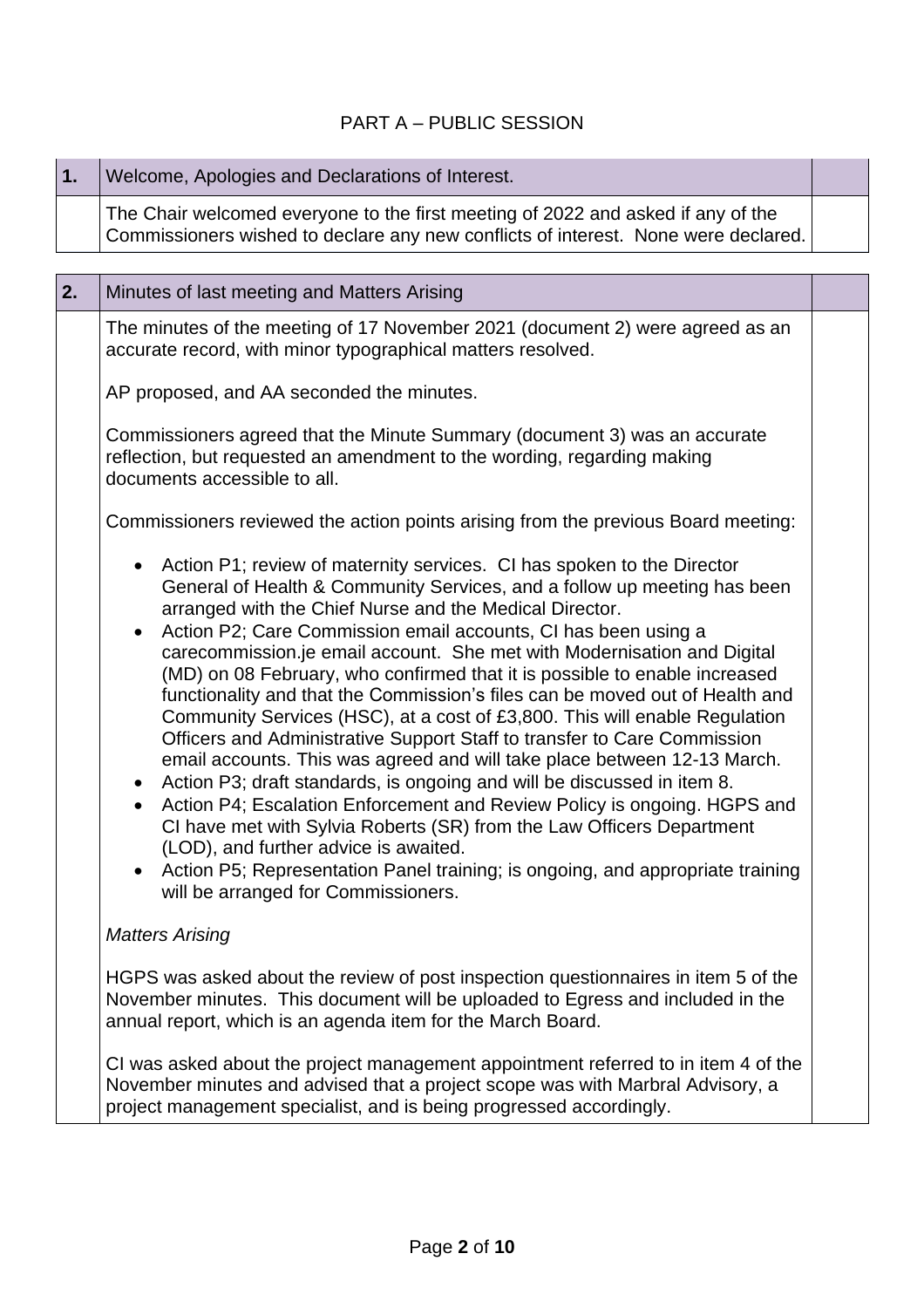| 3. | <b>Chair's Report</b>                                                                                                                                                                                                                                                                                                                                                                                                                                                                                                                                                                                                                                                                                                                                                                                                                                                                                                                                                                                                                                                                                                                                                                                                                                                                                                                                                                                                                                                                                                                                                                                                                                                                                                                                                                                                                                                                |  |
|----|--------------------------------------------------------------------------------------------------------------------------------------------------------------------------------------------------------------------------------------------------------------------------------------------------------------------------------------------------------------------------------------------------------------------------------------------------------------------------------------------------------------------------------------------------------------------------------------------------------------------------------------------------------------------------------------------------------------------------------------------------------------------------------------------------------------------------------------------------------------------------------------------------------------------------------------------------------------------------------------------------------------------------------------------------------------------------------------------------------------------------------------------------------------------------------------------------------------------------------------------------------------------------------------------------------------------------------------------------------------------------------------------------------------------------------------------------------------------------------------------------------------------------------------------------------------------------------------------------------------------------------------------------------------------------------------------------------------------------------------------------------------------------------------------------------------------------------------------------------------------------------------|--|
|    | The Chair tabled a Report (document 4) and highlighted that:<br>A response to the Public Accounts Committee has been posted on Egress.<br>The Commission remains content with the working relationship with Strategic<br>Policy, Planning and Performance (SPPP), though there are some<br>outstanding recommendations of the Governance Audit undertaken by BDO<br>Limited which are yet to be fully addressed.<br>CI has identified a webinar on assisted dying, and details have been posted to<br>Egress.<br>A template for Commissioner's appraisals has issued and individual<br>appraisals will be completed on or before the March Board.                                                                                                                                                                                                                                                                                                                                                                                                                                                                                                                                                                                                                                                                                                                                                                                                                                                                                                                                                                                                                                                                                                                                                                                                                                    |  |
| 4. | Chief Inspector (CI) Update                                                                                                                                                                                                                                                                                                                                                                                                                                                                                                                                                                                                                                                                                                                                                                                                                                                                                                                                                                                                                                                                                                                                                                                                                                                                                                                                                                                                                                                                                                                                                                                                                                                                                                                                                                                                                                                          |  |
|    | The CI tabled an Update (document 5) and advised that:<br>Two staff members have taken sickness leave, due to Covid.<br>The care sector has been affected by Covid in terms of infections of care<br>$\bullet$<br>receivers, and staff, causing temporary shortages. Three care homes were<br>primarily affected and HGPS worked with LOD to reinstate the legislation<br>which subsequently allowed for the suspension of conditions on registration in<br>respect of these three providers. Regulation Officers (ROs) worked closely<br>with the providers during that period. In no cases were care receivers deemed<br>to be at risk, and each of the care homes have, since, returned to normal<br>working practices. The temporary suspensions of conditions will end on 12<br>February. Home care agencies have also been affected by staff shortages.<br>There has been media interest in this area: CI has been interviewed by the<br>BBC and Jersey Evening Post (JEP).<br>LB asked why the CI had stated that the Commission will not review the<br>situation regarding a care home's non-compliance with conditions of<br>registration until August. CI advised that in this instance the care home<br>provides accommodation for one resident and that suitable alternative<br>accommodation is intended to become available in the autumn. The care<br>home is scheduled for a further inspection in Quarter 1, 2022.<br>LB asked CI about the current situation pertaining to the secure children's unit.<br>CI provided an update.<br>LB asked about the quality of the relationship between the Commission and<br>My Voice Advocacy. CI advised that she intends to develop this relationship<br>as part of the on-going outreach process (Action P6).<br>CI gave a presentation on her first 30 days in post, and a SWOT analysis of the<br>Commission's position: |  |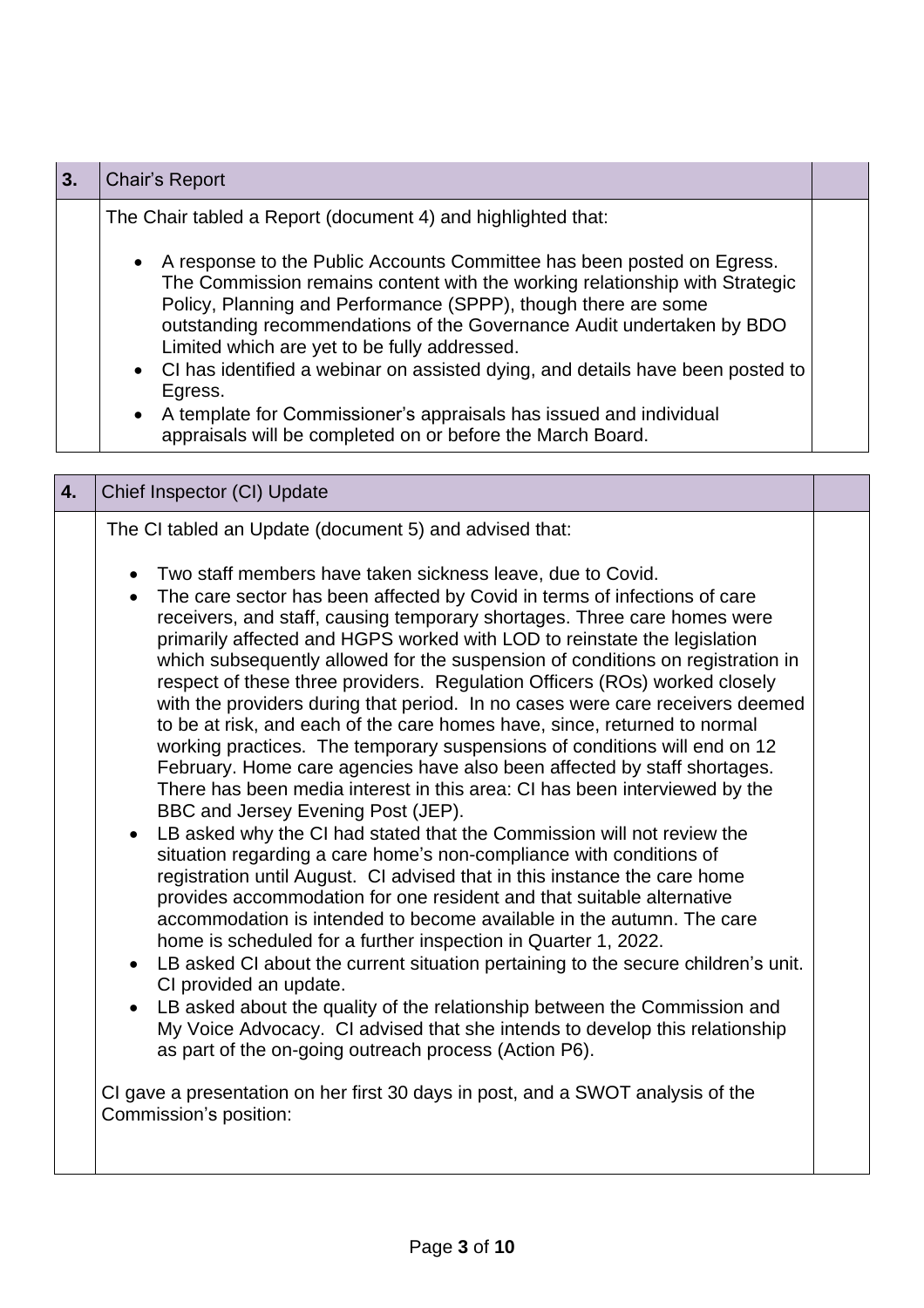#### *Strengths*

- The Commission has a positive reputation.
- The staff team has a high level of expertise and motivation, are thorough in their approach and are experts in their field. They understand their individual roles and recognise that some change to the Commission's form and function is necessary.

#### *Weaknesses*

- There is no project management support in place.
- There is no communications plan in place.
- There is a lack of clarity regarding the long-term budget.
- There are no Memoranda of Understanding with each of the professional bodies with which the Commission works.
- There are insufficient resources for the increasing programme of work.

#### **Opportunities**

- The Commission can develop its role as a voice for the care sector.
- It could better utilise data to have a positive influence and to drive up the quality of care provision across the sector.
- To be able to restructure the team to meet the requirements associated with the developing schedule of work.

#### **Threats**

- Funding uncertainty; both in the short and longer term.
- Political uncertainty, due to this being an election year.
- Managing competing priorities, without losing focus.
- Rapid change and growth putting strain on the team.
- Digital infrastructure issues.

CI also explained the work she has done to meet her stated objectives in her first 30 days. Commissioners thanked BS for her work to date and noted that the challenges ahead mean that the Commission must remain realistic about what is achievable.

| 5. | Horizon Scanning – Government Priorities and Regulation in 2022 and beyond                                                                                                                                                                                                                         |  |
|----|----------------------------------------------------------------------------------------------------------------------------------------------------------------------------------------------------------------------------------------------------------------------------------------------------|--|
|    | GH welcomed TW and his colleagues to the meeting.                                                                                                                                                                                                                                                  |  |
|    | TW outlined a number of significant matters affecting the Government which might<br>impact on the work of the Commission.                                                                                                                                                                          |  |
|    | He advised:<br>• 2022 is an election year and there will be an intensification of political activity<br>until the election.<br>• There will be a new Minister for the Environment. Neither of the Ministers for<br>Health and for Education have yet confirmed their intentions to standing again. |  |

• Covid continues to have an impact on Government finances.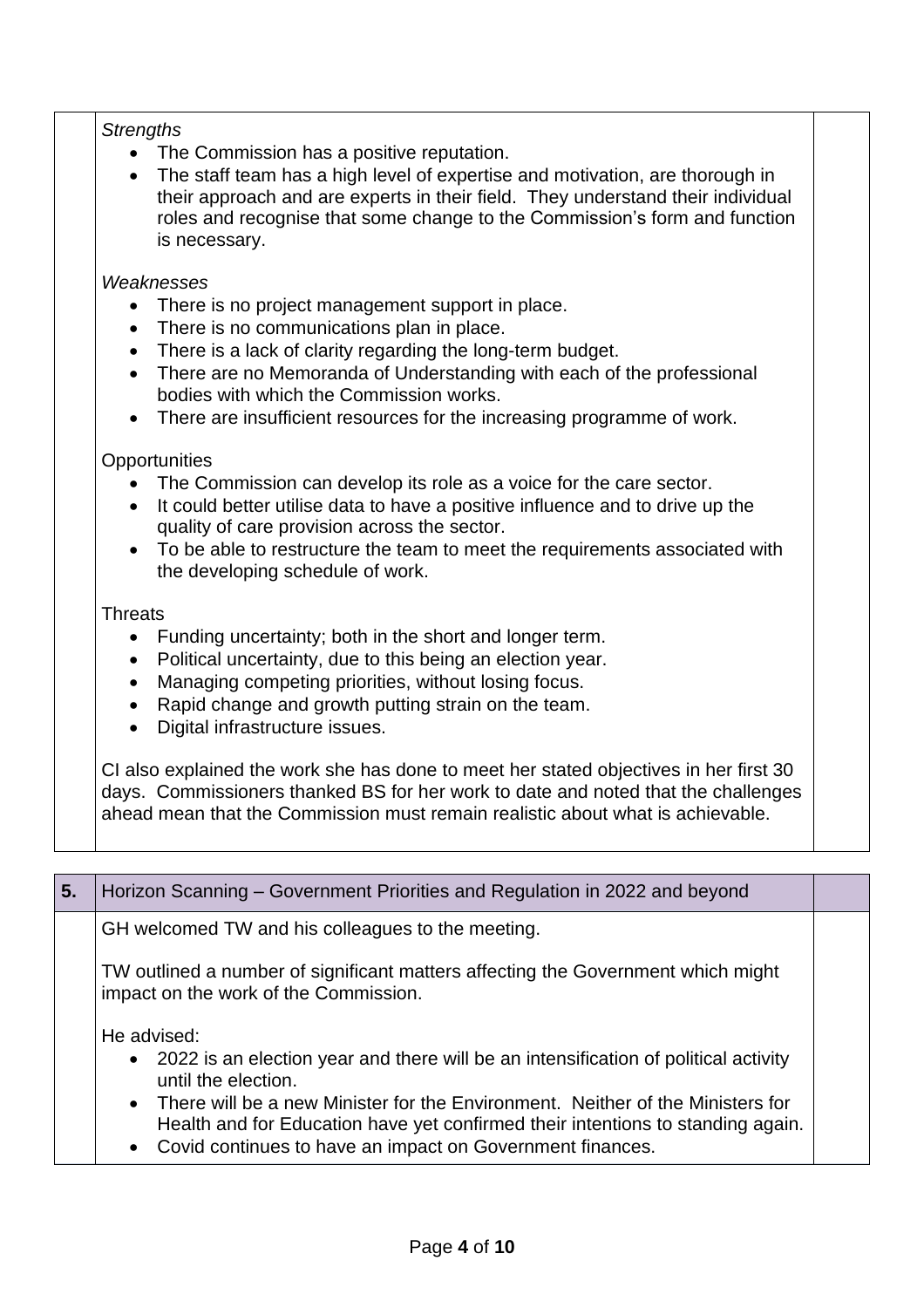• A Review of the Government's response to Covid is planned in 2022 and the Commission will have an opportunity to contribute to this.

RJ spoke about a petition calling for independent inspection of all health services in Jersey, including the General Hospital, and advised that a related question had been asked of the Minister for Health in the States Assembly.

RJ and FW are working on a proposal to revise the running order of the introduction of new regulations so that inspection of the acute hospital and aspects of mental health provision will be introduced, prior to the regulation of other services for adults. The proposal will be presented to the Council of Ministers and will incorporate a requirement for an uplift in funding of the Commission, to enable it to prepare for the Regulations, and for HCS, which will require expertise to support them through the registration process. This proposal will also highlight the risks associated with changing the order in which the Regulations are introduced.

NK asked for clarity in respect of the areas or themes that the Commission would be required to give attention to in respect of the regulation of the Hospital. RJ confirmed that it was not anticipated that all aspects of hospital services would become regulated simultaneously, and that the areas which need to be prioritised had not yet been identified.

LB suggested that the existing financial and political uncertainty would impact on the Commission's ability to plan this work, and TW advised that he felt that the Commission was insulated to some extent from political change, as its reputation remains strong.

GH thanked TW and RJ for their comments, and CL and FW for attending. It was agreed that there would be further discussions with SPPP as these proposals develop.

| 6. | <b>Treasury Update</b>                                                                                                                                                                                                                                                                                                                                                                                                                                                                                                                                                                                                                                                                                                                                                                                                                                   |  |
|----|----------------------------------------------------------------------------------------------------------------------------------------------------------------------------------------------------------------------------------------------------------------------------------------------------------------------------------------------------------------------------------------------------------------------------------------------------------------------------------------------------------------------------------------------------------------------------------------------------------------------------------------------------------------------------------------------------------------------------------------------------------------------------------------------------------------------------------------------------------|--|
|    | TD briefly ran through the close of the 2021 budget, and the planned and agreed<br>additional expenditure on rental, recruitment and legal costs.                                                                                                                                                                                                                                                                                                                                                                                                                                                                                                                                                                                                                                                                                                        |  |
|    | TD advised that:<br>• the fees for 2022 had been uplifted by 2.5%. The outcome of the recent fees<br>review had not yet been submitted. Once received, it is anticipated this will<br>impact on fees from 2023 onwards.<br>• It had been agreed with the Children and Young People, Education and Skills<br>Department (CYPES), that the budget pertaining to fees for services new to<br>regulation would be ceded to SPPP and subsequently allocated to the<br>Commission. Consequently, CYPES will not be charged registration fees going<br>forward. Work to facilitate this transfer of resources is in process.<br>• TW has worked with TD in respect of the Commission's Budget Build and<br>confirmed that he was supportive of it in principle. In consequence, the<br>Commission may proceed with the work which is proposed. If an additional |  |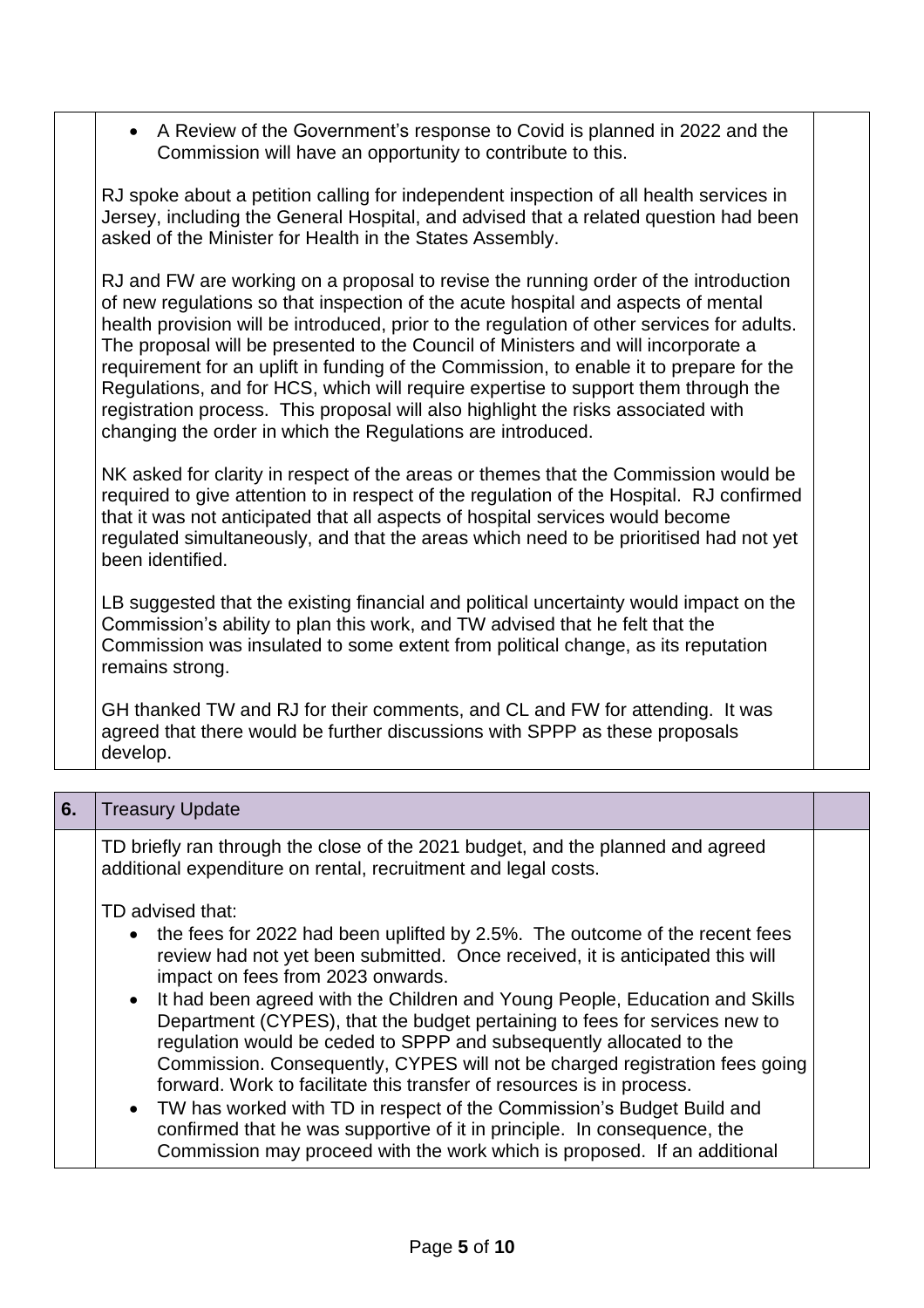| $\bullet$ | financial need is identified beyond the amounts which are set out in the Budget<br>Build, a separate Business Case should be submitted.<br>• TW will work with CI to produce a long-term financial plan.<br>The costs of the IT-build relating to professional registrations should be<br>removed from the Budget Build, as this represents capital expenditure, which<br>is considered differently. |
|-----------|------------------------------------------------------------------------------------------------------------------------------------------------------------------------------------------------------------------------------------------------------------------------------------------------------------------------------------------------------------------------------------------------------|
|           | CI confirmed that she had been allocated £16k to undertake the initial scoping work<br>relating to the IT project and that, once completed, a full Business Case will be<br>formulated to source the additional funding.                                                                                                                                                                             |
| reports.  | The Board thanked TD for her input and asked that she convey the Commission's<br>thanks to Michael Le Guillou for his assistance in producing the monthly budgetary                                                                                                                                                                                                                                  |

| 7. | <b>Draft Budget Build</b>                                                                                                                                                                                                         |  |
|----|-----------------------------------------------------------------------------------------------------------------------------------------------------------------------------------------------------------------------------------|--|
|    | The draft Budget Build (document 6) was tabled. CI confirmed that TW had advised<br>that the Commission could operate at risk in aligning spending with the Budget Build,<br>although the document had not been fully signed off. |  |
|    | The Chair proposed that by the end of 2022 the Commission should build a profile of<br>the Commission's financial needs and requirements between 2023 to 2026.                                                                    |  |
|    | NK requested that the Budget Build be amended to clarify that the Communications<br>post is a staffing cost.                                                                                                                      |  |

| 8.  | Head of Governance, Policy and Standards (HGPS) update                                                                                                                                                                                                                                                                                                                                                                                                                     |  |
|-----|----------------------------------------------------------------------------------------------------------------------------------------------------------------------------------------------------------------------------------------------------------------------------------------------------------------------------------------------------------------------------------------------------------------------------------------------------------------------------|--|
| 8.1 | HGPS advised that he had no verbal update.                                                                                                                                                                                                                                                                                                                                                                                                                                 |  |
| 8.2 | <b>Budget Summary</b>                                                                                                                                                                                                                                                                                                                                                                                                                                                      |  |
|     | HGPS introduced the Budget Summary (document 7) and explained the variations in<br>the final year outturn figures in relation to the initial allocated budget.                                                                                                                                                                                                                                                                                                             |  |
| 8.3 | <b>Projects Update</b>                                                                                                                                                                                                                                                                                                                                                                                                                                                     |  |
|     | HGPS presented a Projects Update (document 8).                                                                                                                                                                                                                                                                                                                                                                                                                             |  |
|     | <b>Medical Practitioners Cleanse</b>                                                                                                                                                                                                                                                                                                                                                                                                                                       |  |
|     | HGPS advised that the cleanse is progressing, but not at pace. The temporary<br>administrative staff member working on the updating of the register has resigned. A<br>new temporary staff member will join the Commission imminently. There have been<br>delays in receiving advice from the LOD regarding the wording of letters to remove<br>medical practitioners from the database. HGPS confirmed it is intended that the<br>cleanse be completed within two months. |  |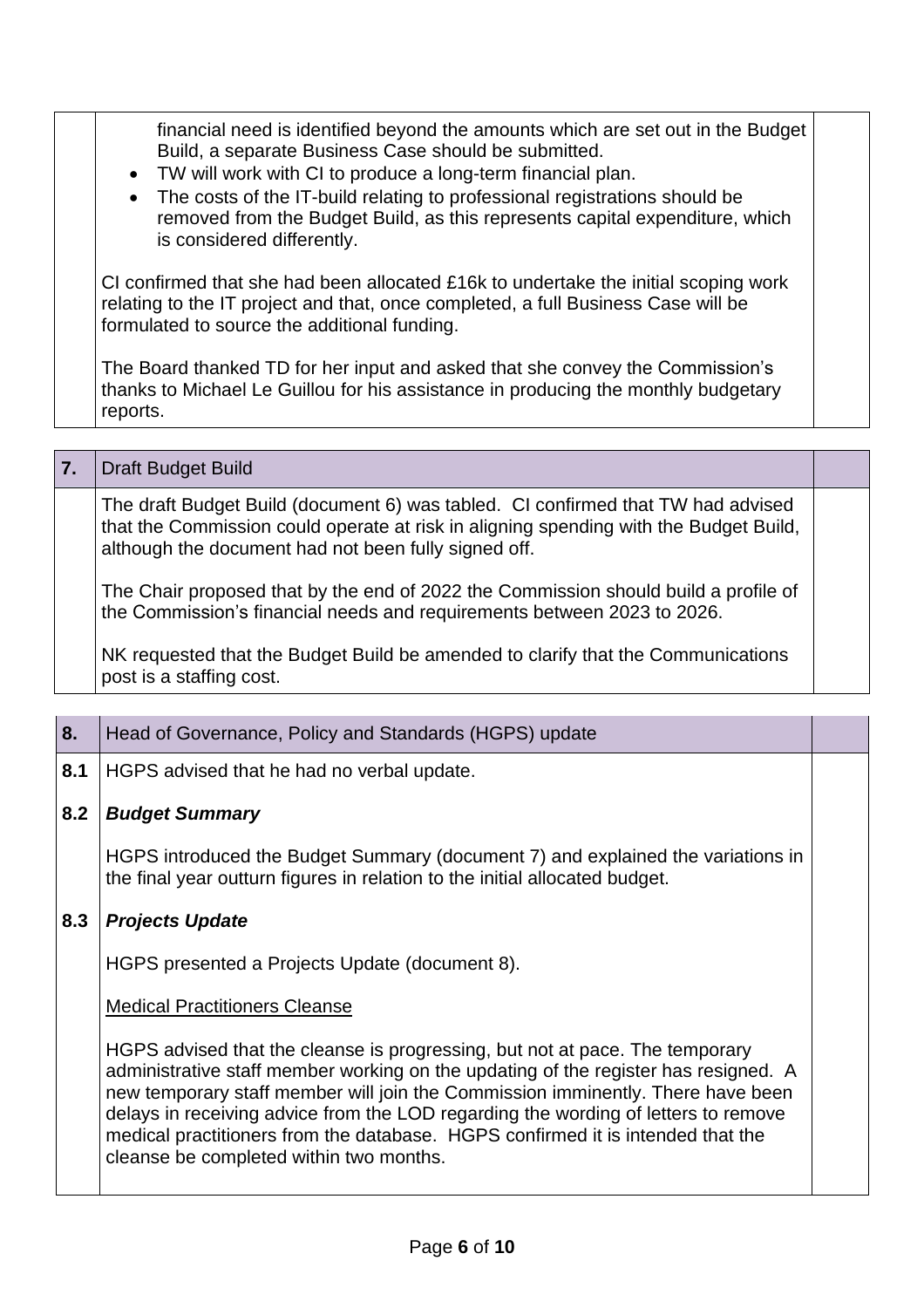| There was discussion of the nature and seriousness of the risk relating to the<br>cleanse. CI advised of political attention on this matter, and a risk of reputational<br>damage whilst the register remains offline. CI confirmed that HGPS had reviewed<br>the process being used to update the register, to ensure it was efficient.                       |  |
|----------------------------------------------------------------------------------------------------------------------------------------------------------------------------------------------------------------------------------------------------------------------------------------------------------------------------------------------------------------|--|
| Board members noted this project is rated 'amber' but anticipate that it will be rated<br>green by March 2022.                                                                                                                                                                                                                                                 |  |
| HGPS confirmed that 469 medical practitioners had not yet been contacted and<br>estimated that, of these, 250 would have been contacted by the date of the next<br>Board. GH asked at what point the register could be reinstated online, even though<br>the work to cleanse it is incomplete.                                                                 |  |
| There was some discussion regarding the support from the LOD. CI advised that the<br>Commission has been provided with the name of an external advocate, should LOD<br>not be able to manage the Commission's requests. However, CI had reminded LOD<br>that the Framework Agreement with SPPP states that the Commission will have<br>legal support from LOD. |  |
| Board members noted this project is rated 'amber' but anticipate that it will be rated<br>green by March 2022.                                                                                                                                                                                                                                                 |  |
| Standards for services new to registration                                                                                                                                                                                                                                                                                                                     |  |
| HGPS advised that the drafting of the new Standards is incomplete. Five sets are<br>completed as initial drafts, but a further five remain unfinished. There is a plan in<br>place to generate two of these, but three sets remain outstanding:                                                                                                                |  |
| • Care provided by special schools<br><b>Families in residential centres</b><br>Safeguarding for children and young people                                                                                                                                                                                                                                     |  |
| Some progress was possible with the support of a project officer from Marbral who<br>has mapped the project and clarified processes. SW has also recommended a UK<br>consultant, Jane Humphries (JH), who is providing professional advice. A schedule<br>of work for JH is being prepared.                                                                    |  |
| The Chair advised that Standards for residential family centres are available from the<br>Regulation and Quality Improvement Authority (RQIA) website and could be used as<br>a benchmark.                                                                                                                                                                     |  |
| Board members noted that this project is rated 'red' but anticipate it will be rated<br>'amber' by March 2022.                                                                                                                                                                                                                                                 |  |
|                                                                                                                                                                                                                                                                                                                                                                |  |
| Integrated Risk Register                                                                                                                                                                                                                                                                                                                                       |  |

| 9. | <b>Integrated Risk Register</b>                           |  |
|----|-----------------------------------------------------------|--|
|    | HGPS presented the Integrated Risk Register (document 9). |  |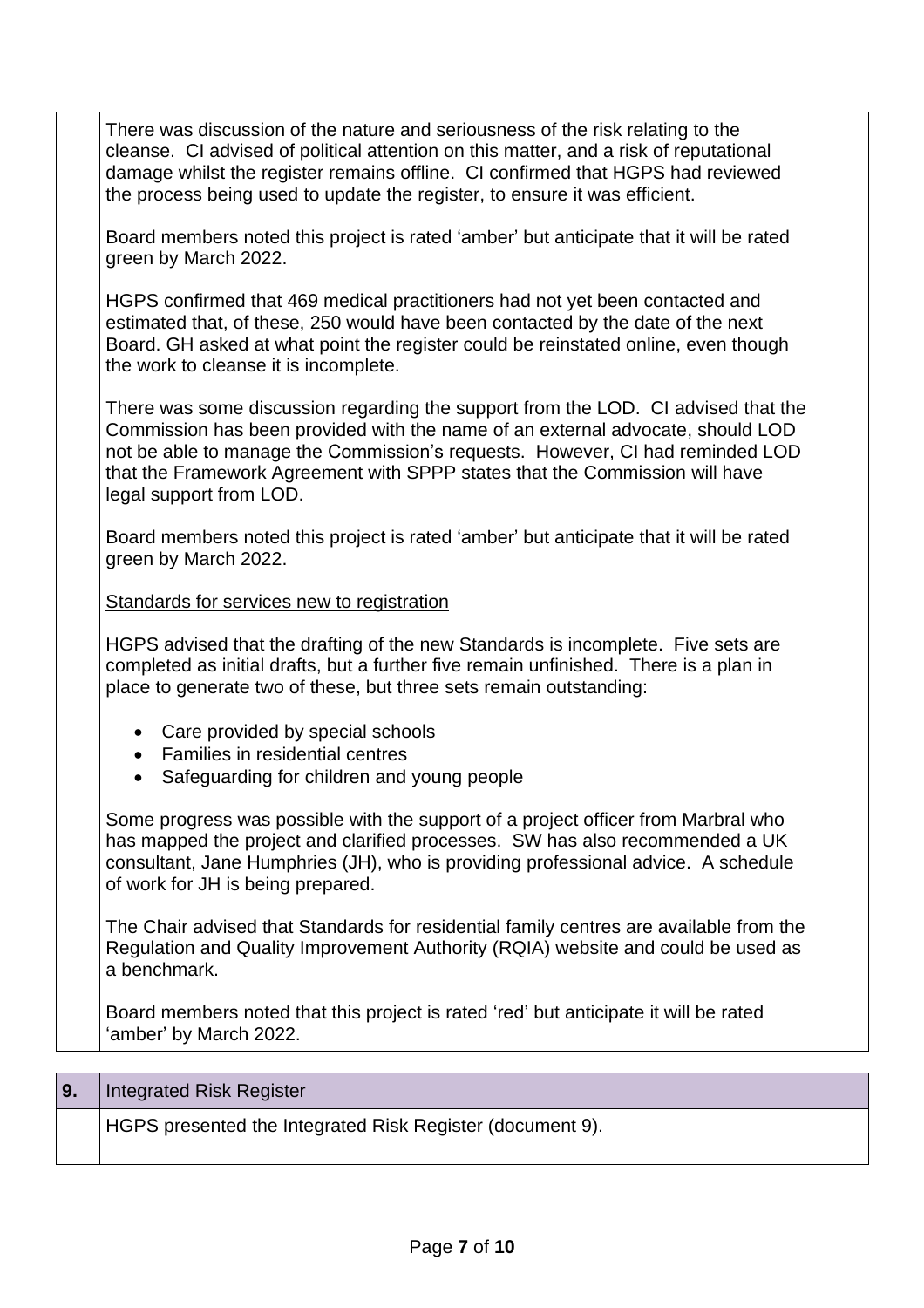CI advised that the register had been significantly amended into a working document that tracks risks over time. This will enable the Board to have oversight of risks that arose and were mitigated between Board meetings, as these will be recorded as risks removed from the register.

It was agreed that that the terminology regarding the Commission's tolerance of risk would be clarified; that the colours of the risks would be consistent with the scores; that a risk relating to the development of new Standards would be added; that no details in the document could reveal the identity of a service user; and that risks that are identified during project work will be recorded on a separate project report.

GH asked for the risk register to be updated and posted to Egress following the Board meeting.

| 10. | <b>Communications Overview</b>                                                                                                                                                                                                                                                                                                                                                                                                                                                                                                                                                    |  |
|-----|-----------------------------------------------------------------------------------------------------------------------------------------------------------------------------------------------------------------------------------------------------------------------------------------------------------------------------------------------------------------------------------------------------------------------------------------------------------------------------------------------------------------------------------------------------------------------------------|--|
|     | CI gave a presentation (document 10), explaining that the Director of<br>Communications (GoJ) had completed an external review. The Board agreed that<br>the review highlighted areas where communications could be improved and<br>validated the requirement for a part-time Communications Lead, as described in the<br>Budget Build.                                                                                                                                                                                                                                           |  |
|     | There was general discussion which included: that the website is an important<br>interface with the public but needed updating; the Care Quality Commission (CQC)<br>website was very easy to use and is a possible benchmark for JCC; that good<br>communications can reduce the isolation felt by people dealing with care needs; that<br>the Commission's Twitter account has not been used since July 2021; that staff<br>would need to support the Communications Lead in the event that there was an<br>escalating situation, where accuracy of communications is required. |  |
|     | CI advised that work was in progress to publish summaries of inspection reports on<br>the website, in addition to full reports.                                                                                                                                                                                                                                                                                                                                                                                                                                                   |  |
|     | The CI agreed to provide a further update on the Communications Plan at the March<br>Board.                                                                                                                                                                                                                                                                                                                                                                                                                                                                                       |  |

| 11. | <b>Annual Report Discussion Paper</b>                                                                                                                                                  |  |
|-----|----------------------------------------------------------------------------------------------------------------------------------------------------------------------------------------|--|
|     | HGPS presented the annual report discussion paper (document 11):                                                                                                                       |  |
|     | Following guidance from the Comptroller and Auditor General (C&AG) on what<br>makes a good Annual Report, HGPS will include further sections in the report, which<br>will include:     |  |
|     | An Accountability overview<br>• A Financial summary<br>A Sustainability overview<br>A Performance summary<br>$\bullet$<br>Identification and discussion of specific risks<br>$\bullet$ |  |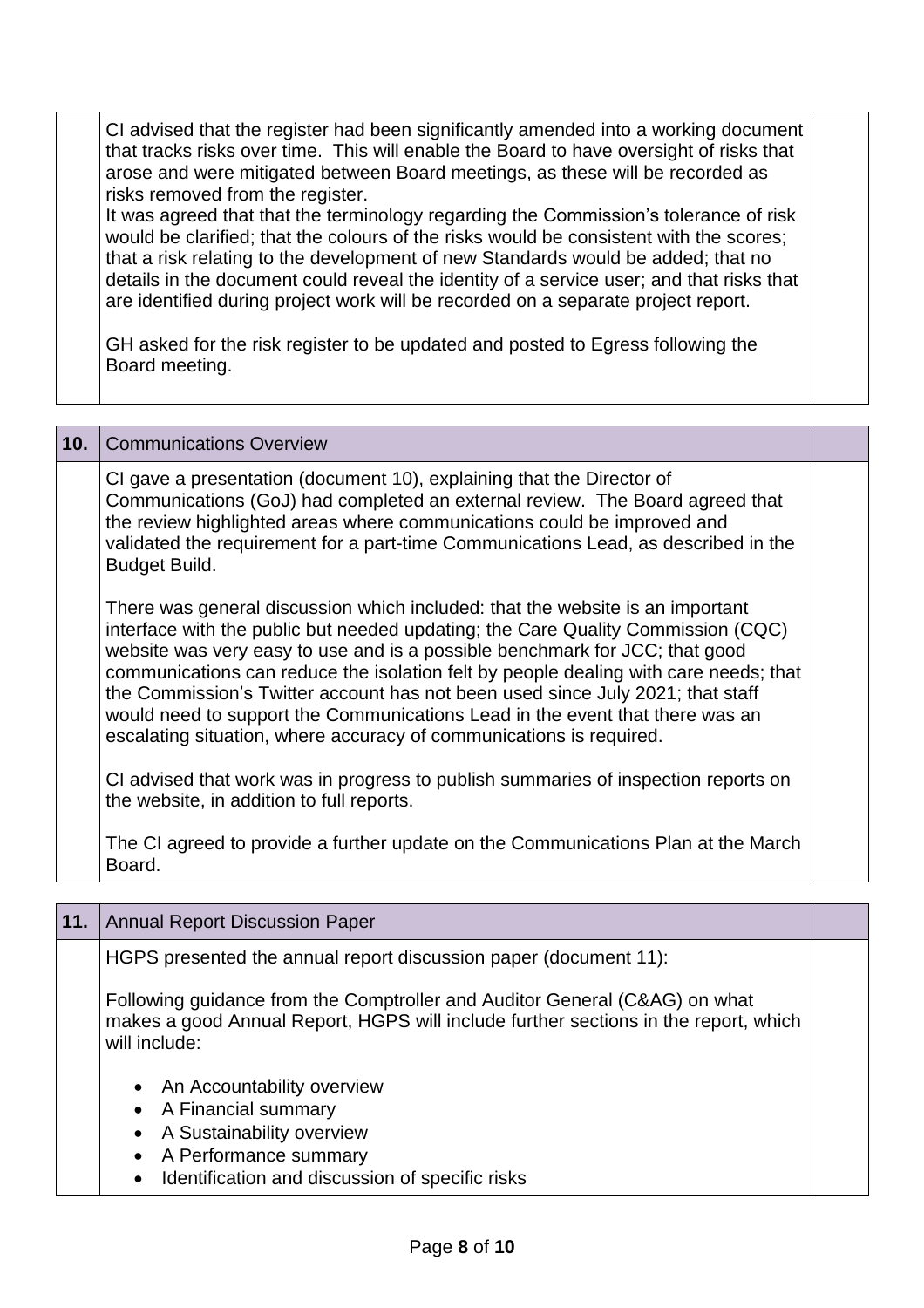The financial section will enable the Commission to demonstrate that it provides value for money.

The Board expressed concern that this is an ambitious task for a small team but noted that both the 2019 and 2020 annual reports had been completed and submitted within the required timeframe.

CI advised that a group photograph would be taken in March for the annual report.

**12.** Review of Standing Order – Scheme of Delegation

HGPS presented the Scheme of Delegation (document 12) and explained that this had previously been amended when the previous Chief Inspector had resigned. At this point, the Board had adopted some of the CI's responsibilities. This temporary revision can now be reversed, following the commencement of a new Chief Inspector.

The document was agreed.

| 13. | <b>Forward Look</b>                                                                                                                                                                                                                                                                                                    |  |  |
|-----|------------------------------------------------------------------------------------------------------------------------------------------------------------------------------------------------------------------------------------------------------------------------------------------------------------------------|--|--|
|     | The Chair detailed the itinerary for future Board meetings.                                                                                                                                                                                                                                                            |  |  |
|     | March:                                                                                                                                                                                                                                                                                                                 |  |  |
|     | <b>Consider Draft Annual Report and Accounts for 2021</b><br><b>Annual Report to SPPP</b><br>$\bullet$<br>Review complaints policies and leaflet<br>$\bullet$<br><b>Business Plan / KPIs</b><br>Update on Communications Plan<br>Inspection feedback paper                                                             |  |  |
|     | May:                                                                                                                                                                                                                                                                                                                   |  |  |
|     | Approve Annual Report and Accounts for 2021<br>Review of Constitution (Sept 2020) & Framework Agreement (May 2020).<br>Consultation on draft Standards for services new to regulation<br>Workshop (17 May). Either:<br>$\circ$ training on the role and purpose of a Representations Panel with input<br>from LOD, or, |  |  |
|     | $\circ$ Commissioner visits to facilities and reflection.<br>These meetings are intended to take place in Jersey.                                                                                                                                                                                                      |  |  |
| 14. | Any Other Business                                                                                                                                                                                                                                                                                                     |  |  |

No other business was raised. The public session was concluded.